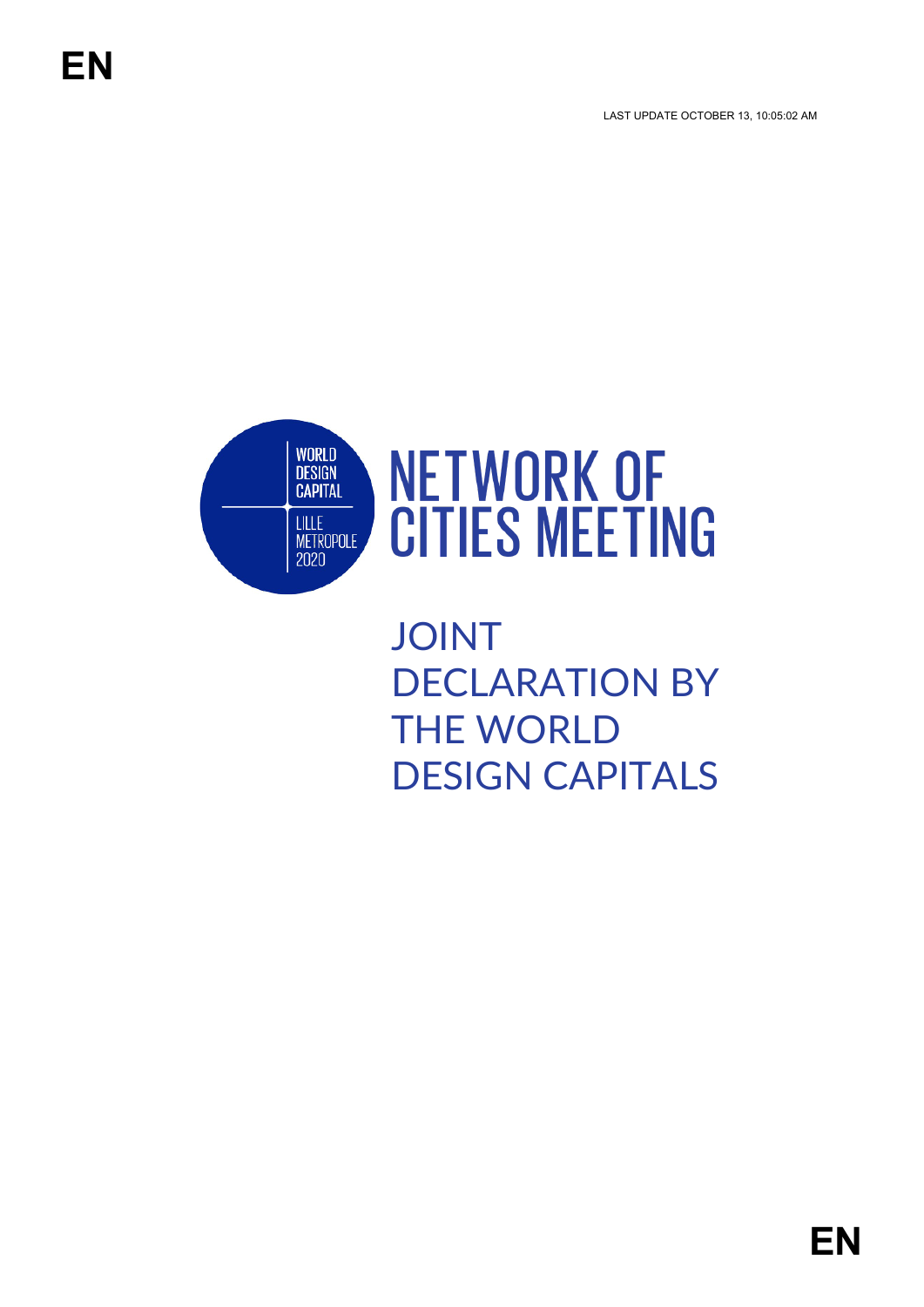#### **Preamble**

Local governments, in cities especially, are facing unprecedented challenges related to climate change, inequality, transportation, education, housing and infrastructure. The COVID-19 pandemic and its public health, economic, environmental and social ramifications has revealed shortcomings in our development models. In light of these challenges and this unparalleled crisis, there is an increased risk of lasting negative impacts on citizens' well-being, social cohesion, economic prosperity and our environment.

As part of *Lille Métropole 2020, World Design Capital*, the former, current and future *World Design Capitals* – referred to below collectively as **World Design Capitals** –, assembled for the WDC Network of Cities Meeting and hereby reassert the crucial role of local governments in implementing sustainable and transformative design-led solutions to improve citizens' wellbeing and promote sustainable ways of living.

#### **– II –**

## **Maintaining the legacy of the World Design Capital**

The **World Design Capital®** experience is both an opportunity for the designated cities to bring about transformation and inspire renewed innovation. It is also a way to foster and build connections between local and regional decision-makers, citizens, designers, businesses, educational institutions and other stakeholders that share the inspiration from initiatives and talent around the world.

The **World Design Capital** can lead to an ecological redesign of a city, prioritizing humancentred thinking, leading to the development of jobs in the creative sectors that attract skilled workers. World Design Capitals hereby agree to:

- $\odot$  Put design and the design process at the heart of the public policy creation process
- Use design as a tool to make progress and offer a new approach on pressing city development issues.

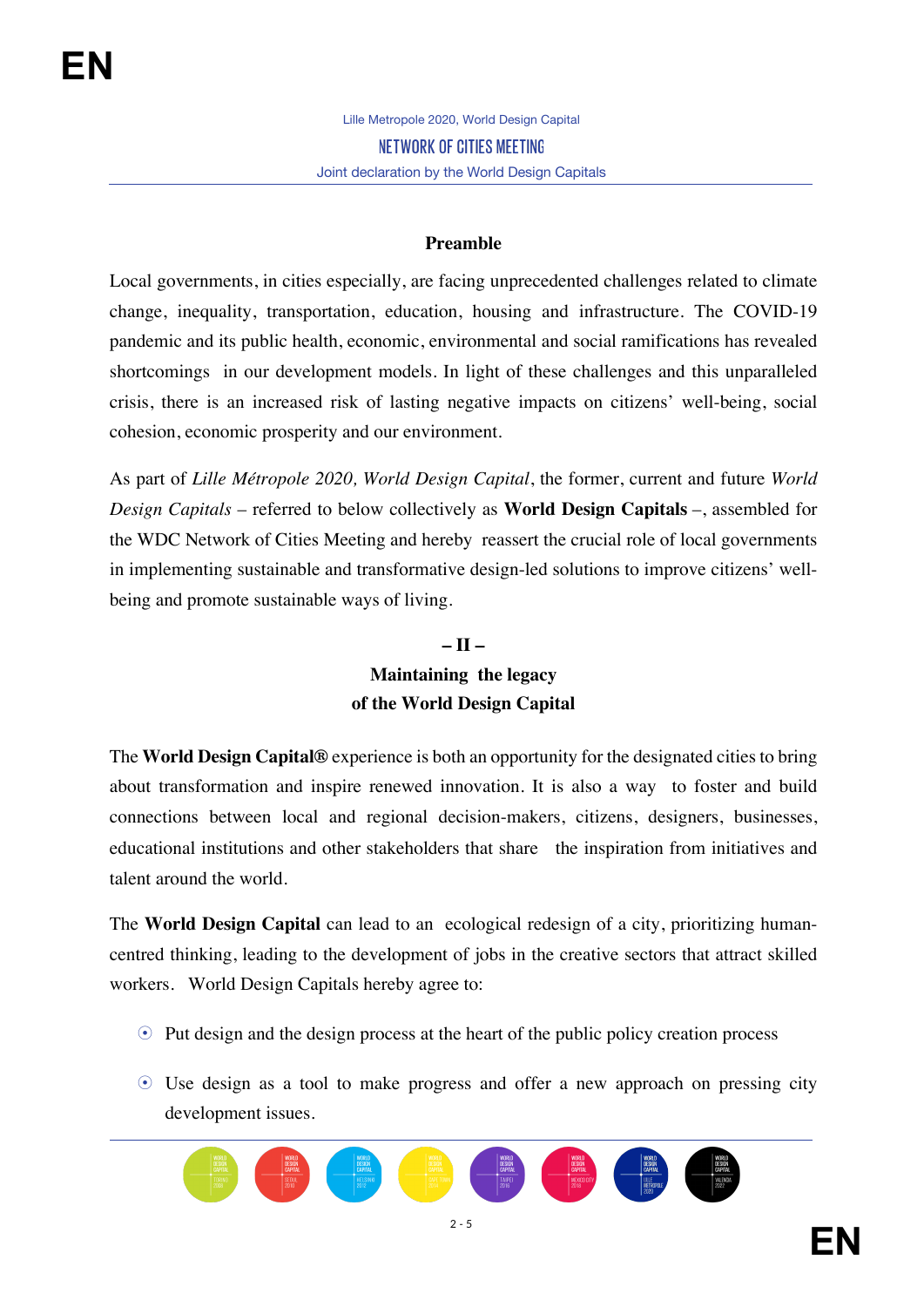- $\odot$  Strengthen the process of public policy development by integrating third parties, such as citizens, designers, businesses, students and researchers.
- Stimulate design networks within the **World Design Capitals,** locally and internationally, beyond the designated year, to share knowledge and best practices.

#### **– II –**

#### **Design as a solution for creating appropriate responses to a crisis**

The COVID-19 pandemic and its public health, economic, environmental and social implications has highlighted the crucial role of local governments in times of crisis as well as the shortcomings of our models of consumption, production and, more broadly, development. Public policies and services are vital for social cohesion, sustainable development and regional economic regeneration.

Through creative processes, such as design thinking, co-design and the formulation of new technical solutions, design can be used to develop emergency responses to critical situations. For this reason, cognisant of the need to draw lessons from the crisis in which we are living the **World Design Capitals** reassert the need to:

- Use design to collectively re-examine the role and priorities of local governments in order to more effectively plan and adapt public policy to crisis situations and ensure a positive impact on local and regional communities.
- Extend dialogue and cooperation locally and internationally to make cities, regions and communities more resilient through design.
- $\odot$  Stimulate innovation and create jobs through design-led public, private, community initiatives and innovative partnerships.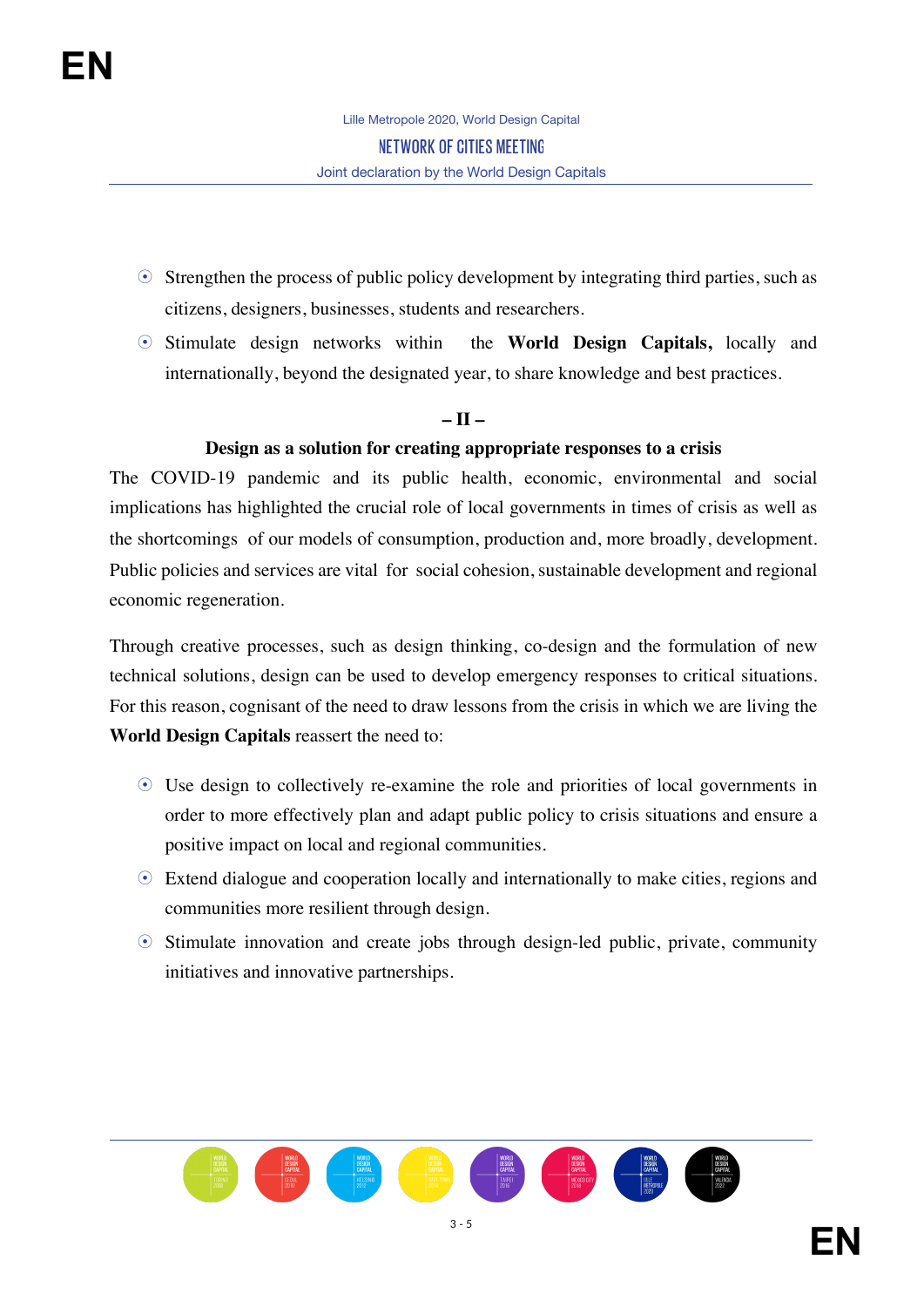### **– III –**

#### **Design as a medium for achieving the Sustainable Development Goals**

In 2015, the United Nations General Assembly adopted the Sustainable Development Goals (UN SDGs) as a universal call for action to end poverty, protect the planet and ensure that all people enjoy peace and prosperity by 2030. The United Nations, cities and local governments adopted political declarations during the SDG Summit in 2019 to reassert the pivotal role of these administrations and communities in transforming development models while promoting respect for the environment and humankind and the pursuit of fulfilling the targets of the 17 SDGs.

Recognizing that design is a powerful tool in public policy for transforming our social, economic and environmental system, the **World Design Capitals** agree on the need to:

- Use and promote design as a tool for achieving the UN SDGs.
- $\odot$  Improve the processes for monitoring and assessing the UN SDGs, with an emphasis on design-led initiatives.

Through their design experience and legacy and in spite of these difficult times, the World Design Capitals confirm that the time for transformation has come and must be pursued and that efforts need to be increased to meet the new Urban Agenda (Habitat III) and 2030 Agenda for Sustainable Development. Furthermore, it is important to build on the conversations, commitments and coalitions with national authorities and international organizations initiated by local governments

As **World Design Capital 2020, Lille Metropole** will continue to be engaged and open to multilateral cooperation. 2021, it will continue the collective actions pursued in the areas of *design* and regional transformation.

*The Declaration of the World Design Capitals adopted on 13 October 2020. In Lille, France.*